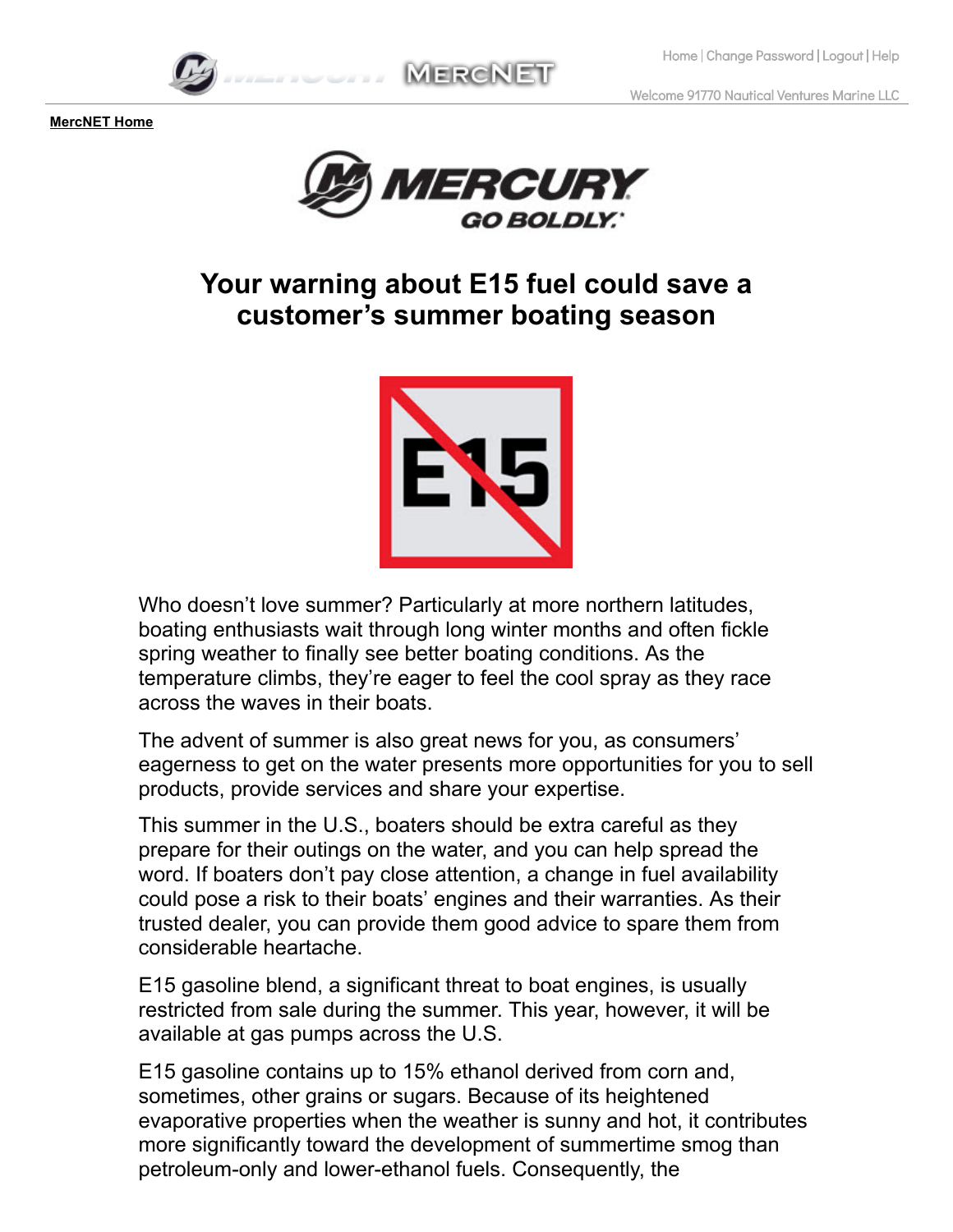Environmental Protection Agency in 2011 banned the sale of E15 during the summer.

This year, however, major global issues have led to inflation, with gasoline among the most affected products. As a countermeasure, the president announced an EPA policy waiver that lifts restrictions against the summertime sale of E15 gasoline. This fuel is priced lower than other blends and offers some financial relief to owners of the many road vehicles that are rated to run on E15.

Whereas it might be a worthwhile alternative for some cars and trucks, **E15 gasoline is not an option for marine engines.** Ethanol attracts water from condensation and the air, which in turn can wreak havoc on a combustion engine. Problems that can be precipitated by too much ethanol in fuel (and 15% is too much) include the following:

- Corrosion of metal parts,
- Deterioration of rubber or plastic parts,
- Fuel permeation through rubber fuel lines, and
- Starting and operating difficulties.

For these reasons and more, warranty coverage on a broad array of repairs and services will become void on a Mercury engine that has had fuel made up of more than 10% ethanol in its tank.

[Mercury has communicated for years about the damage ethanol can](https://www.mercurymarine.com/en/us/faq/?category%5b%5d=fuel-and-fuel-systems) cause, and has issued **Outboard Service Bulletin 2022-08, MerCruiser Service Bulletin 2022-07, Mercury Racing Sterndrive Service Bulleting 2022-07, and Mercury Racing Sterndrive Service Bulleting 2022-08 Use of E15 (Gasoline-Ethanol Blend) in Mercury Marine Engines** regarding the issues of E15. Dealers can order the Mercury/Quicksilver Alcohol Tester (p/n 879172T28) to test a boat's fuel if E15 is suspected.

The availability of E15 at pumps this summer adds more risk of its use, whether by a boater who wants to save some money and isn't aware of the damage ethanol can cause or by a boater who knows but might not notice the pump's ethanol-content labels when fueling up.

You can be the hero who saves the day. Remind your customers that a fuel that could be damaging to their engine and would void some warranty coverages is at the pump this summer. Tell them to slow down, read the ethanol-content labels and use only gasoline with ethanol content of 10% or less.

To help you communicate the importance of not using E15 fuel to your customers, a digital graphic and suggested copy are available for you to download from the Dealer Marketing Portal under Digital Assets > E15.